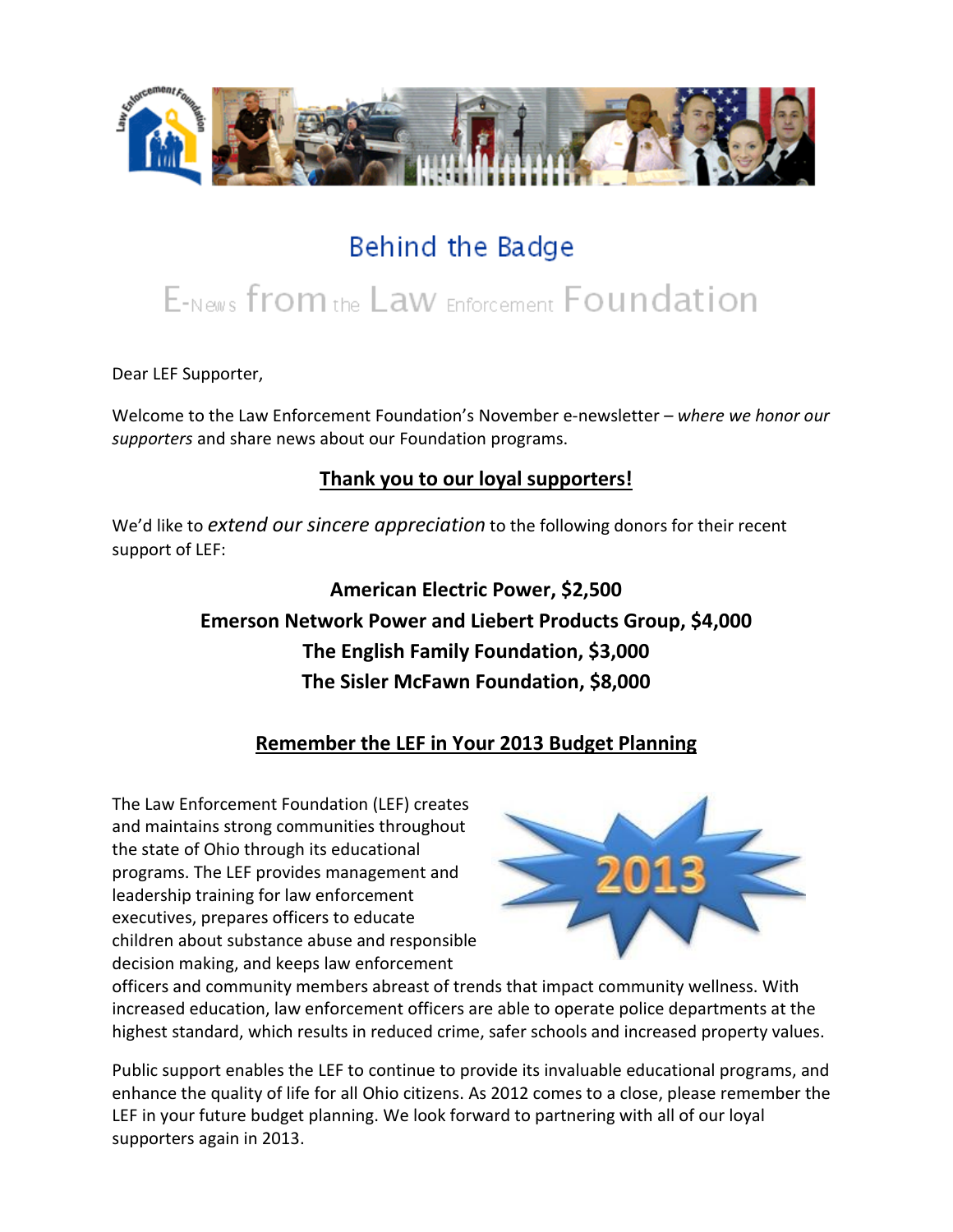## **Dr. Ted Oakley Retires as PELC Director**

Dr. Ted Oakley joined the Law Enforcement Foundation (LEF) and the Ohio Association of Chiefs of Police (OACP) in 1999. During his entire tenure, Dr. Oakley served as Program Director of the LEF Police Executive Leadership College (PELC) program. While under his leadership, more than 1100 officers graduated from the PELC program.

Dr. Oakley also served as Director of the OACP Education program and briefly the LEF Certified Law Enforcement Executive (CLEE) program. He also designed a statewide education program on racial profiling and organized a number of conferences on the topics of school safety and DNA. From 2004 – 2007 Dr. Oakley served as Project Director for the Ohio Local Law Enforcement Information Sharing Network (OLLEISN), a Homeland Security

project that enables local law



**Photo: Police Executive Leadership College Alumni Association**

enforcement in Ohio to share local record information electronically. He assisted in linking hundreds of departments to the OLLEISN network

Prior to working with the OACP and LEF, Dr. Oakley had a 30-year career in education, of which he spent the last 23 as an elementary school principal in Upper Arlington, Ohio. Dr. Oakley is a graduate of Cedarville University (B.S.), Miami University (M.Ed.) and The Ohio State University (Ph.D.).

The LEF is infinitely grateful for Dr. Oakley's many years of service and substantial contributions he has made to the organization. Retired FBI Agent Harry Trombitas will succeed Dr. Oakley as PELC director.

#### **Community Policing: Westerville PD Builds Relationships with Civilians**

It is critical that police build strong relationships with members of the community they serve in order to serve constituents in the most effective manner. One way for police to build relationships with citizens is through community policing. Although a neighborhood watch program may come to mind when "community policing" is mentioned, the concept encompasses much more. Community policing includes any program that builds a bridge that enables residents and law enforcement to communicate, collaborate, and work together to build safer, more caring communities, according to the National Crime Prevention Council (NCPC).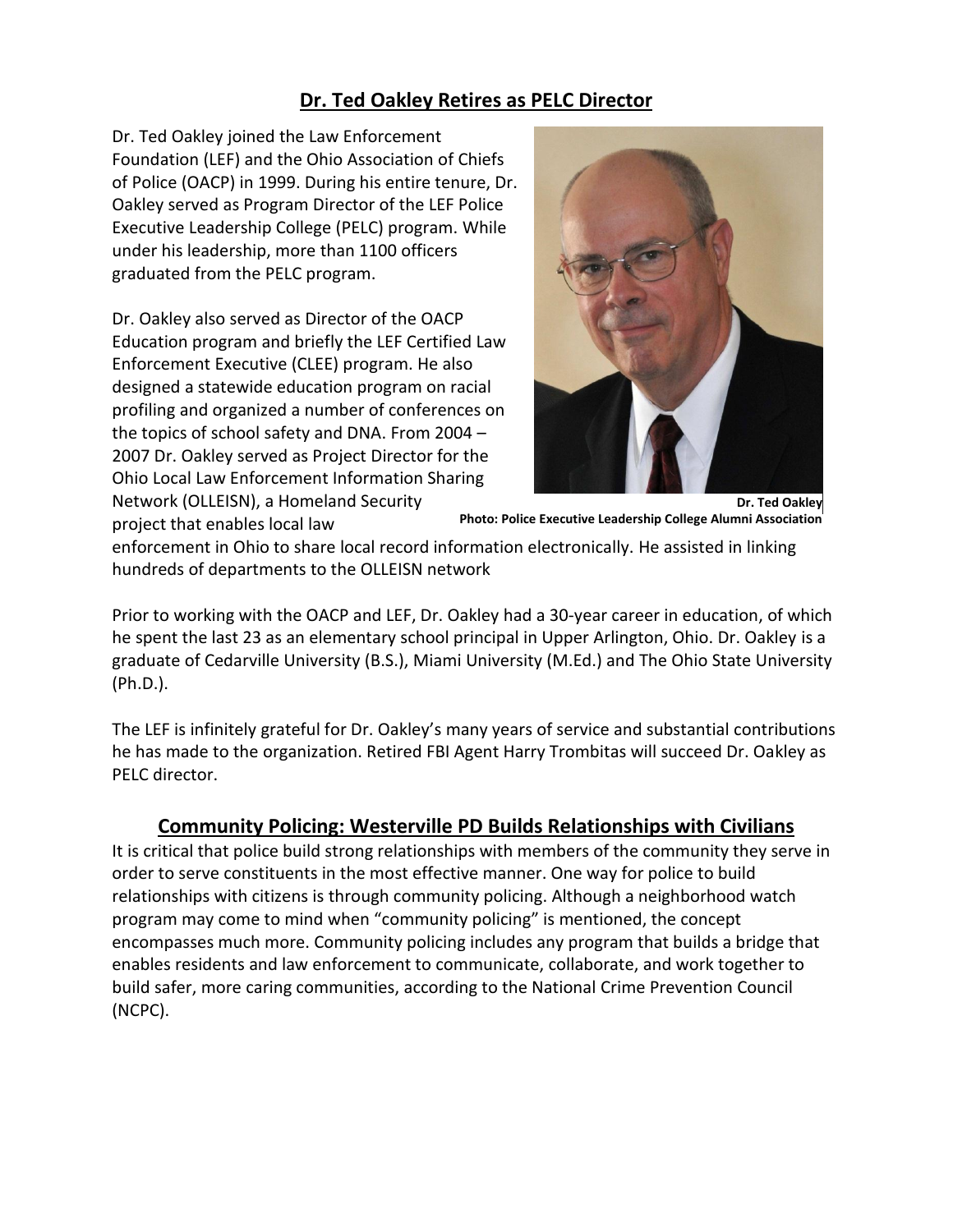The Westerville Police Department offers numerous community initiatives to build relationships with Westerville civilians and better serve the community. "We use civilians to break down barriers and support the organization," Chief Joseph Morbitzer, CLEE,



Westerville PD,

#### said. "We

**Chief Joseph Morbitzer, CLEE, speaks to Westerville Citizens Police Academy students.**

realize some people are intimidated by the police. We like to see people come out and be comfortable because we're the ones they'll come to if they need help." Through its community initiatives, the Westerville PD has been able to make civilians feel comfortable with the police by enabling citizens to learn about policing and get to know the officers who serve them on a more personal level.

#### **Westerville PD Community Initiatives**

Westerville PD community initiatives include, but are not limited to, a youth finger printing and photograph program, Cops & Kids Day, Youth Police Academy, self-defense classes for women, and an internship program for students interested in criminal justice and forensics. The department also offers a quarterly Chief for a Day program, in which participants learn about the responsibilities of police chiefs, participate in a squad car ride-a-long with a patrol officer, and learn about the history of policing in Westerville. "It's all about building relationships and creating partnerships within the community," Chief Morbitzer said.



Another popular initiative, the Westerville Citizen Police Academy (CPA), is a free program in which citizens learn about the day-to-day operation of the police department, as well as in-depth topics, such as the laws of arrest, use of force, and the criminal justice system. Participants enroll in the program for various reasons. Mary Hooker-Myers, a Columbus State Community College student, was recommended the program by a fellow student. Keith Sullivan, an

**Cpl. Justine Alloway instructs Westerville Citizen Police Academy students before an activity.**

aspiring police officer, "wanted to see what [he] was getting into before jumping into the process."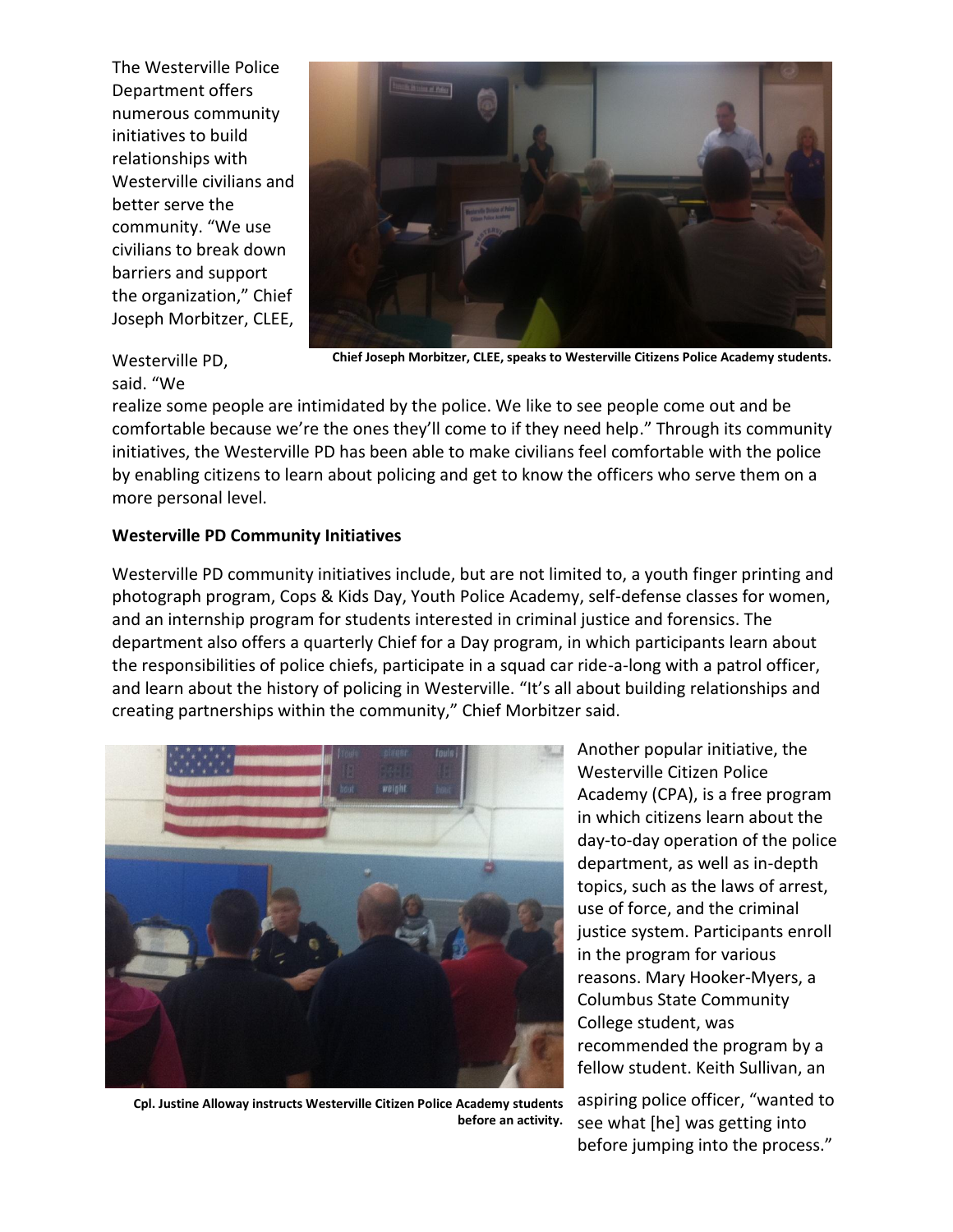Carol Hribar a graduate of the CPA who currently volunteers with the organization was curious and wanted to learn more about policing.

The academy gives insight into what policing entails and why police take certain actions for specific situations. "It's easy to criticize when you're not out there," explained Hooker-Myers, a recent CPA graduate. "[The class] lets you see what police really do and why they do it."

In addition to in-class work, program participants also get to participate in firearms simulation training and a four-hour ride-a-long with a patrol officer, which gives participants a hands-on experience and offers further insight into the role officers play in communities. "On the ride-along, I saw how the officer had compassion for citizens," said Sullivan, a recent CPA graduate. "It made me more enthusiastic about becoming a police officer now. More people should do it."

The intensive, 13-week course is "well worth the time," according to recent CPA graduate Dan Foley who signed up for the program after recommendation from another CPA graduate. "I would definitely recommend [the academy] to others," Foley said. Others seem to share Foley's sentiments, as the course has grown in popularity since it was first offered in 1999. The CPA recently graduated its  $27<sup>th</sup>$  class in October, and there is now a one-year waiting list for the course, which is offered twice a year.

Many CPA graduates go on to join the Westerville Citizens Police Academy Alumni Association (WCPAAA). "We created a bond with our classmates and officers," Hribar, graduate of the inaugural CPA class in the fall of 1999, said. "We started the alumni association because we wanted to give back."

The WCPAAA is a nonprofit organization that partners with the Westerville PD to offer trainings and provide support for officers through activities, such as award ceremonies and acknowledgement of professional and personal milestones. The WCPAAA, which is comprised of volunteers, also helps facilitate programs, such as the Saint Nick Program, in which children receive gifts purchased by their officer parent from Santa in a police cruiser when the parent is on duty during the holidays.

#### **Strong Relationships, Lasting Benefits**

Westerville PD currently has 142 adult volunteers and 42 child volunteers who participate in various programs. The number of involved citizens is much greater,



**Westerville Citizens Police Academy students drive a go-cart that simulates impaired driving.**

approximately 500, when members of neighborhood watch organizations are included. Having such a large group of civilians affiliated with the police department is not only beneficial for those who volunteer or participate in specific programs, the initiatives have a lasting positive impact on the entire Westerville community. Community policing is an effective way to "reduce polarization that sometimes exists between police and citizens" by increasing the level of trust